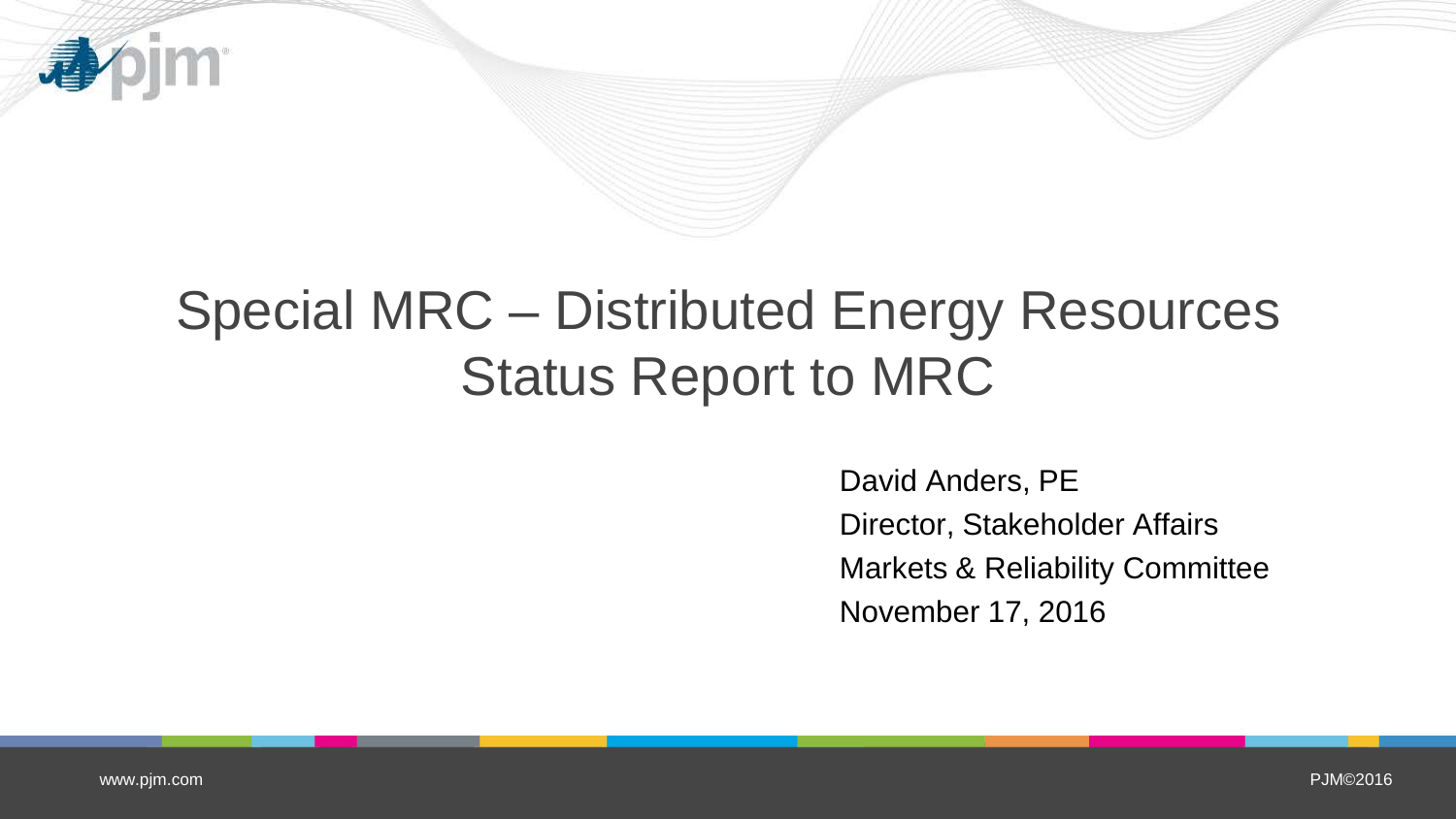

Special MRC on DER [Problem Statement/Issue Charge:](http://www.pjm.com/%7E/media/committees-groups/committees/mrc/20160418-special/20160418-item-02a-distributed-battery-storage-issue-charge-revised-1,-d-,28,-d-,16-clean.ashx) Three Tasks

## 1. Education:

- PJM rules for generation
- PJM rules for demand response
- Other RTO rules benchmarking
- State/federal jurisdictional rules
- 2. "Consider modifications to **PJM interconnection queue rules** for distributed resources."
- 3. "Consider modifications to **market participation rules** for distributed resources to more efficiently incorporate these resources into the energy, ancillary services and capacity markets."

*[http://www.pjm.com/~/media/committees-groups/committees/mrc/20160418-special/20160418-item-02a-distributed-battery-storage-issue-charge-revised-1,-d-,28,-d-,16-clean.ashx](http://www.pjm.com/%7E/media/committees-groups/committees/mrc/20160418-special/20160418-item-02a-distributed-battery-storage-issue-charge-revised-1,-d-,28,-d-,16-clean.ashx)*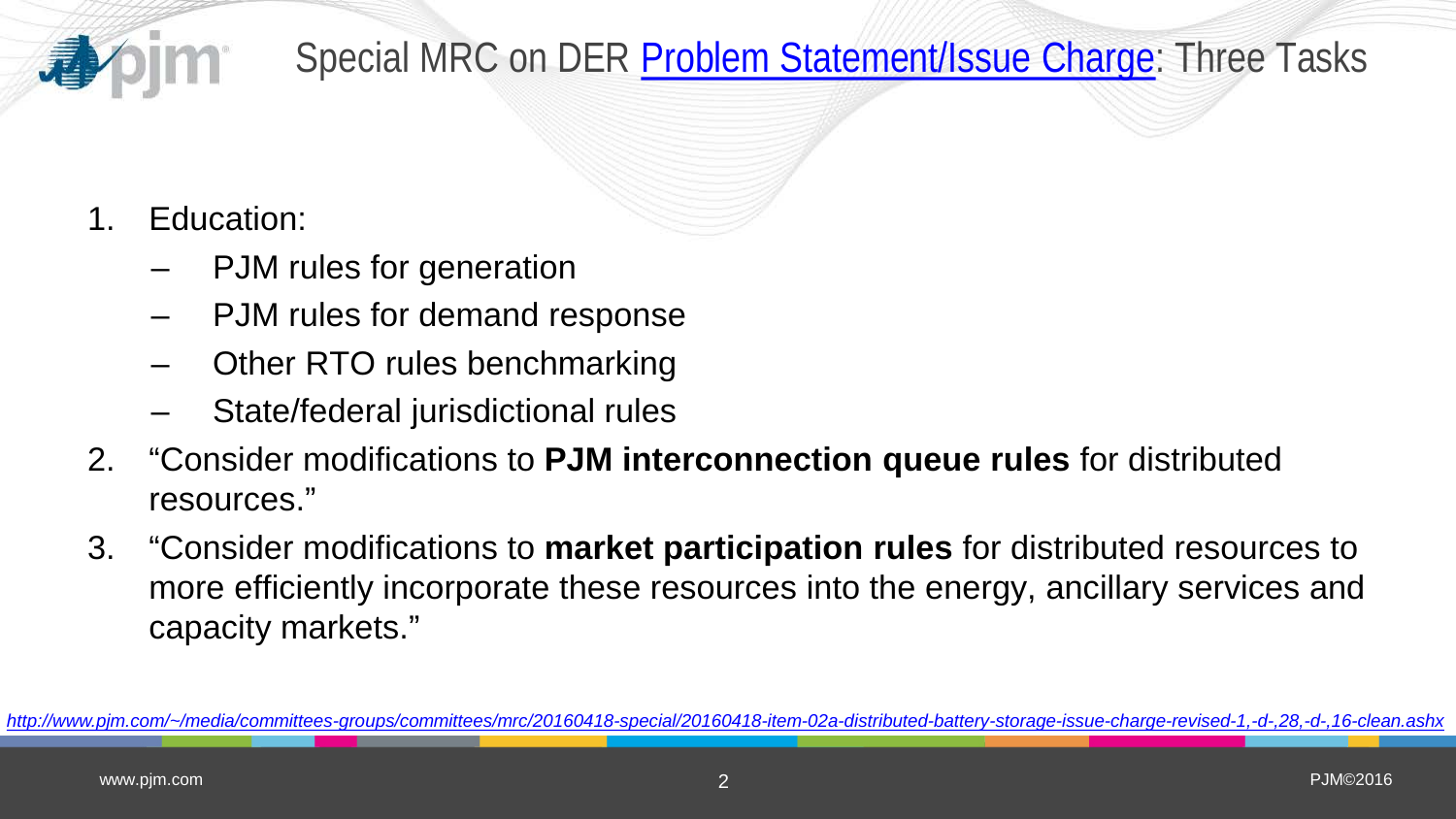



- **Task 1: Education—COMPLETE AND CLOSED**
- **Task 2: Interconnection modifications—IN PROGRESS**
	- All currently identified items delegated to PC: work started August**,** 2016.
	- Scope includes education and new rules on:
		- Alternate Queue Process
		- Allocation of upgrade costs <\$5 million
		- Phasing in the queue process.
- **Task 3: Market modifications—STARTED**
	- Goal: Evaluate current options for resources to participate in markets when both reducing load and injecting power past the load meter. Propose enhancements as necessary.
	- Potential approach: Initially focus on ancillary services.
	- Propose to delegate to Markets Implementation Committee to work details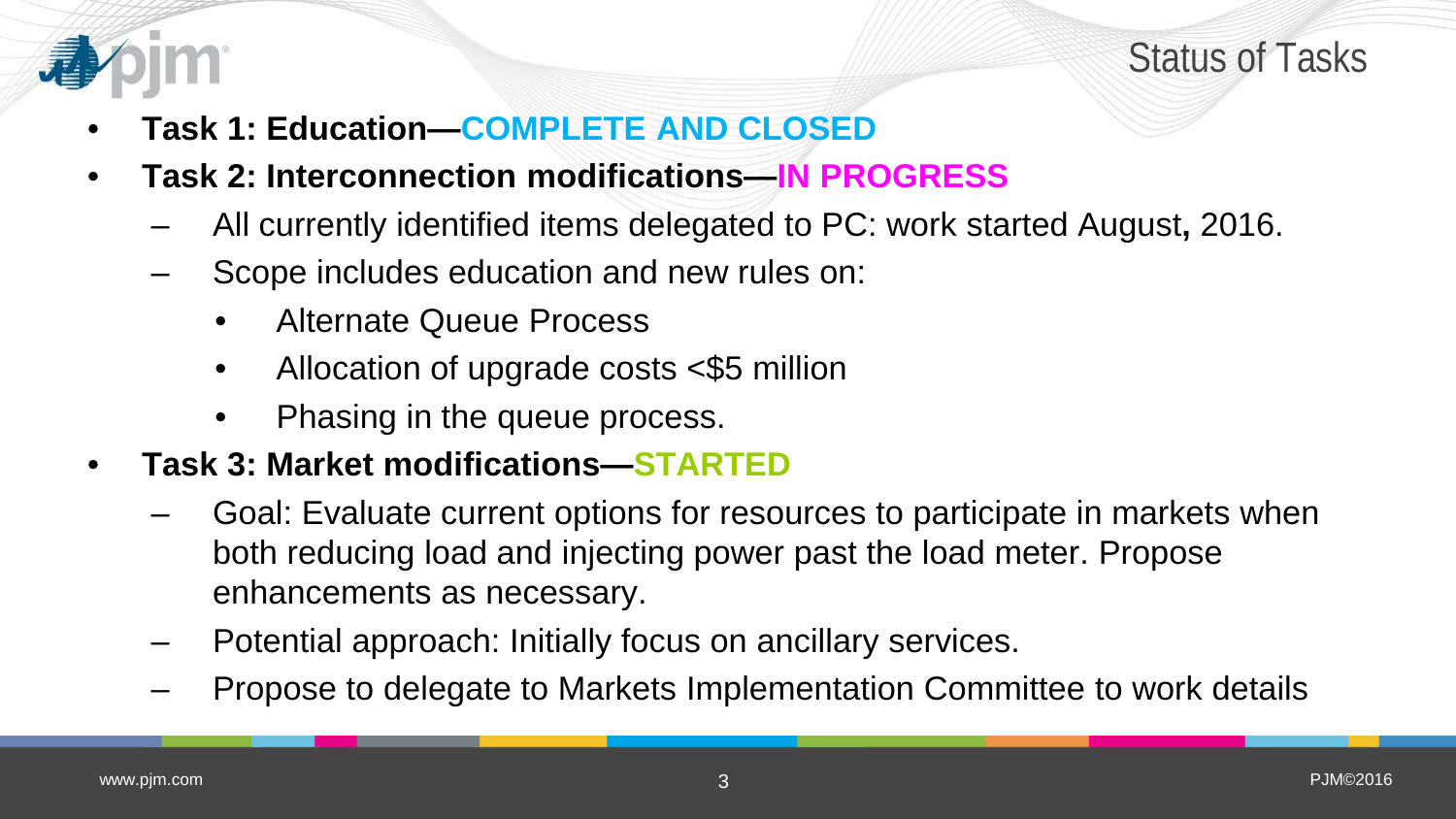

Market Modifications

- Some generators and batteries behind load meter have the ability to inject power:
	- How can they participate in wholesale markets?
- **PJM Demand Response** framework today:
	- Such units can and do participate in all wholesale markets today.
	- But PJM DR rules prohibit injection of power past load meter.
- **PJM Generation** framework today:
	- May pose challenges for units that are connected behind a load meter.
- Stakeholder Process Goal:
	- Evaluate current options for resources to participate in markets when both reducing load and injecting power past the load meter. Propose enhancements as necessary.
- Note: interconnection approval requirement (e.g., PJM queue) in scope.